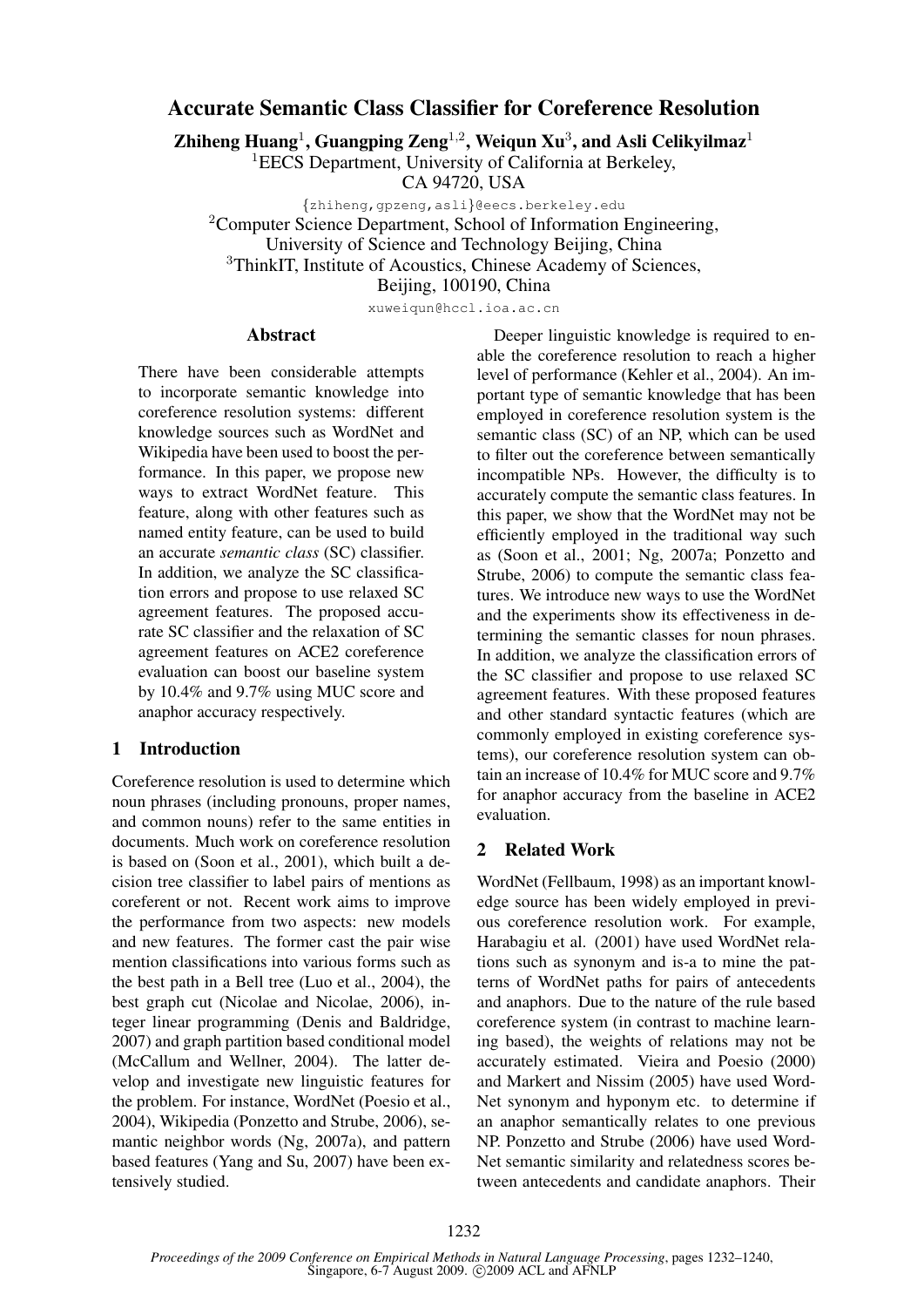work is different to this work in the following: 1) Their work involves various relations such as hyponyms and meronyms while ours only makes use of hypernyms; and 2) Their work focuses on investigating if two NPs have particular WordNet relations or not, while ours focuses on using Word-Net hypernyms for their SC classification and then testing their SC compatibility. In doing so, we can directly model the accuracy of semantic class classification and test its impact on coreference resolution.

While the SC of a proper name is computed fairly accurately using a named entity (NE) recognizer, many coreference resolution systems simply assign to a common noun the first (i.e., most frequent) WordNet synset as its SC (Soon et al., 2001; Markert and Nissim, 2005). This heuristics, apparently, did not lead to good performance. The best reported ACE2 coreference resolution system (Ng, 2007a; Ng, 2007b) has proposed an accurate SC classifier which used heterogeneous semantic knowledge sources. WordNet is just one of the several knowledge sources which have been utilized. However, the WordNet based features is not informative compared to other features such as the semantic neighbor feature. Similarly, Ponzetto and Strube (2006) have discovered that the WordNet feature is no more informative than the community-generated Wikipedia feature. In this paper, we focus on the investigation of various usages of WordNet for the SC classification task. The work which is directly comparable to ours would be (Ng, 2007a; Ng, 2007b).

Other similar work includes the *mention detection* (MD) task (Florian et al., 2006) and joint probabilistic model of coreference (Daumé III and Marcu, 2005). The MD task identifies the boundary of a mention, its mention type (e.g., pronoun, name), and its semantic type (e.g., person, organization). Unlike them, we do not perform the boundary detection, as we make use of the noun phrases directly from the noun phrase chunker and NE recognizer. The joint probabilistic model models the MD and coreference simultaneously, while our work focuses on them separately.

# **3 Semantic Class Classification**

In this section, we describe how we compile the training corpus and extract features using Word-Net. We report our results on the ACE coreference corpus due to that it has been commonly used and it was annotated SCs of six types.<sup>1</sup> As in  $(Ng)$ ,

2007a), we first train a classifier to predict the SC of an NP. This SC information is used later in the coreference resolution stage. For example, *the audience* is classified as SC of *person*, and it thus should not be coreferent with *the security industry*, which is usually classified as *organization*. This task is by no means trivial. First, while the classification of *Tom Hanks* being SC of *person* can be accurately achieved by an NE recognizer, the association of *audience* and *person* requires semantic language source such as WordNet. Second, the same noun phrase can be annotated with different SCs under different context. For example, *the authorities* is usually annotated as *person*, but it is sometimes as *organization*. Even worse, the same noun phrases are sometimes annotated with one of the five explicitly annotated classes while sometimes are not annotated at all (thus falling into the other SC). For example, *people* is annotated as *person* SC explicitly 20 times and is not annotated at all 21 times in the ACE2 testset. This inconsistent annotation adversely affects the performance of an SC classifier. And this in turn would cause errors during coreference stage. In section 4.3, we show how to relax the strict SC agreement feature to address this.

### **3.1 Training instance creation**

We use ACE Phase 2 Coreference corpus to train the SC classifier. Each noun phrase which is identified by the noun phrase chunker or NE recognizer is used to create a training instance. Each instance is represented by a set of lexical, syntactic and semantic features, as described below. If the NP under consideration is annotated as one of the five ACE SCs in the corpus, then the classification of the associated training instance is the ACE SC of the NP. Otherwise, the instance is labeled as other.

ACE 2 corpus has a training set and a test set which comprise of 422 and 97 texts respectively. We divide the training set into a new training and a development set: the former consists of 90% randomly generated and stratified original training instances and the latter consists of the rest 10% instances. The test set remains the same as in ACE2 corpus. The size of each dataset and its SC distributions are shown in Table 1. Note that the training and development datasets have exactly the same distributions of SCs due to the stratification procedure. That is, each class has the same proportion in training and development datasets. We tune the feature parameters against development set and report performance on both development set and test set.

<sup>&</sup>lt;sup>1</sup>Person, organization, gpe, location and facility are explicitly annotated. The rest noun phrases are other type.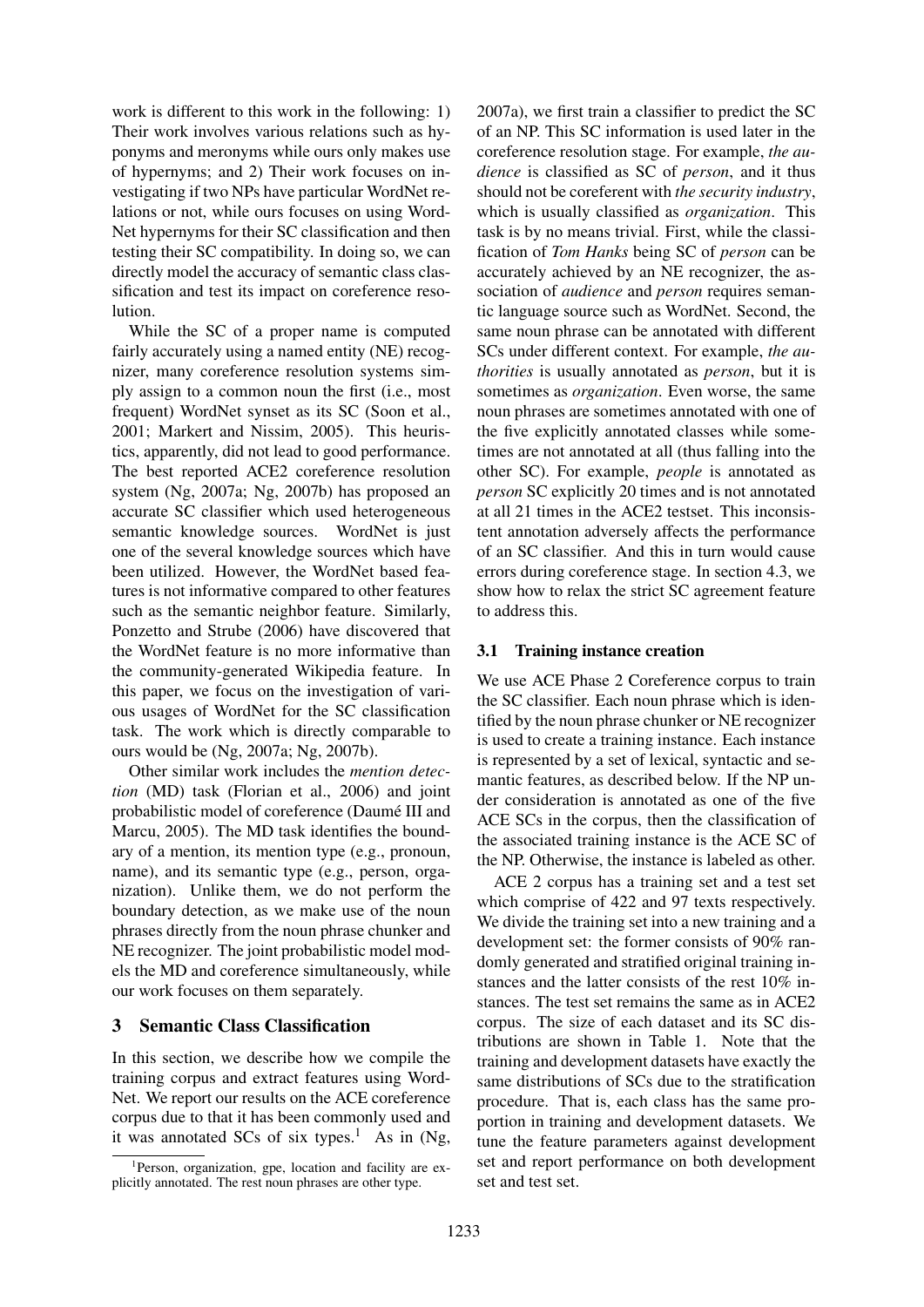Table 1: Distributions of SCs in ACE2 corpus.

|       | Size  | PER   | ORG  | GPE  | FAC  | $\overline{C}$ | <b>OTH</b> |
|-------|-------|-------|------|------|------|----------------|------------|
| Train | 55629 | 20.29 | 7.30 | 8.42 | 0.61 | 0.55           | 62.80      |
| Dev   | 6181  | 20.29 | 7.30 | 8.42 | 0.61 | 0.55           | 62.80      |
| Test  | 15360 | 20.48 | 7.57 | 6.90 | 0.85 | 0.41           | 63.79      |

#### **3.2 Lexical features**

Each instance is represented as a bag of features and is fed into a classifier in training stage. We present four binary lexical feature sets as follows.

**Word unigrams and bigrams**: An N-gram is a sub-sequence of  $N$  words from a given noun phrase. Unigram forms the bag of words feature, and bigram forms the pairs of words feature, and so forth. We have considered word unigram and bigram features in our experiments.

**First and last words**: This feature extracts the first and last words of an NP. For example, the first word *the* and the last word *store* are extracted from the NP *the main store*. This feature does not only coarsely models the influence of the first word, for example, *a* or *the*, but also models the head word, since the head word usually is the last word in the NP.

**Head word**: We use Collins style rules (Collins, 1999) to extract the head words for given NPs. These features should be most informative if the training corpus is large enough.<sup>2</sup> For example, the head word *company* of the NP *the company* immediately determines its SC being *organization*. However, due to the sparseness of training data, its potential importance is adversely affected.

### **3.3 Semantic features**

**NE** feature is extracted from Stanford named entity recognizer (NER) (Finkel et al., 2005). Three types of named entities: person, location and organization can be recognized for a given NP. This feature is primarily useful for SC classification of proper nouns.

WordNet is a large English lexicon in which semantically related words are connected via cognitive synonyms (synsets). The WordNet is a useful tool for word semantics analysis and has been widely used in natural language processing applications. In WordNet, synsets are organized into hierarchies with hypernym/hyponym relationships: Y is a hypernym of X if every X is a (kind of) Y (X is called a hyponym of Y in this case).

The WordNet is employed in (Ng, 2007a) as following to create the **WN CLASS** feature. For each keyword  $w$  as shown in the right column of Table 2, if the head noun of a given NP is a hyponym of w in WordNet,<sup>3</sup> then the word w becomes a feature for such NP. It is explained that these keywords are correlated with the ACE SCs and they are obtained via experimentation with WordNet and the ACE SCs of the NPs in the ACE training data. However, it is likely that these handcrafted keywords have poor coverage for general cases. As a result, it may not make full use of WordNet semantic knowledge. This will be shown in our individual feature contribution experiment in Section 3.5.

Table 2: List of keywords used in WordNet semantic feature in (Ng, 2007a).

| ACE SC     | Keywords                                   |
|------------|--------------------------------------------|
| <b>PER</b> | person                                     |
| <b>ORG</b> | social group                               |
| <b>FAC</b> | establishment, construction, building,     |
|            | facility, workplace                        |
| <b>GPE</b> | country, province, government, town, city, |
|            | administration, society, island, community |
| LOC        | dry land, region, landmass, body of water  |
|            | geographical area, geological formation    |

There are other ways of using WordNet for semantic feature extraction. For example, Ponzetto and Strube (2006) have employed WordNet similarity measure for coreference resolution. The difference is that they created the feature directly at the coreference resolution stage, ie, using the WordNet similarity between the antecedent and anaphor to determine if they are coreferent, while we focus on using this feature to classify an NP into a particular SC. For comparison, we implemented a WordNet similarity based feature (**WN SIM**) as follows: for a given NP head word and a key word as listed in Table 2, the WordNet similarity package (Seco et al., 2004) models the length of path traveling from the head word to the key word over the WordNet network. It then computes the semantic similarity based on the path. For example, the similarity between *company* and *social group* is 0.77, while the similarity between *company* and *person* is 0.59. The key word which receives the highest similarity to the head word is marked as a feature.

The WN CLASS feature may suffer from the coverage problem and the WN SIM feature is heavily dependent on the definition of similarity metric which may turn out to be inappropriate for coreference resolution task. To make better use of WordNet knowledge, we attempt to directly introduce hypernyms for the NP head words (we denote

<sup>&</sup>lt;sup>2</sup>It, however, is mostly useful for nominal noun phrase and not for the pronoun and proper noun phrases.

<sup>&</sup>lt;sup>3</sup>Only the first synset of the NP is used.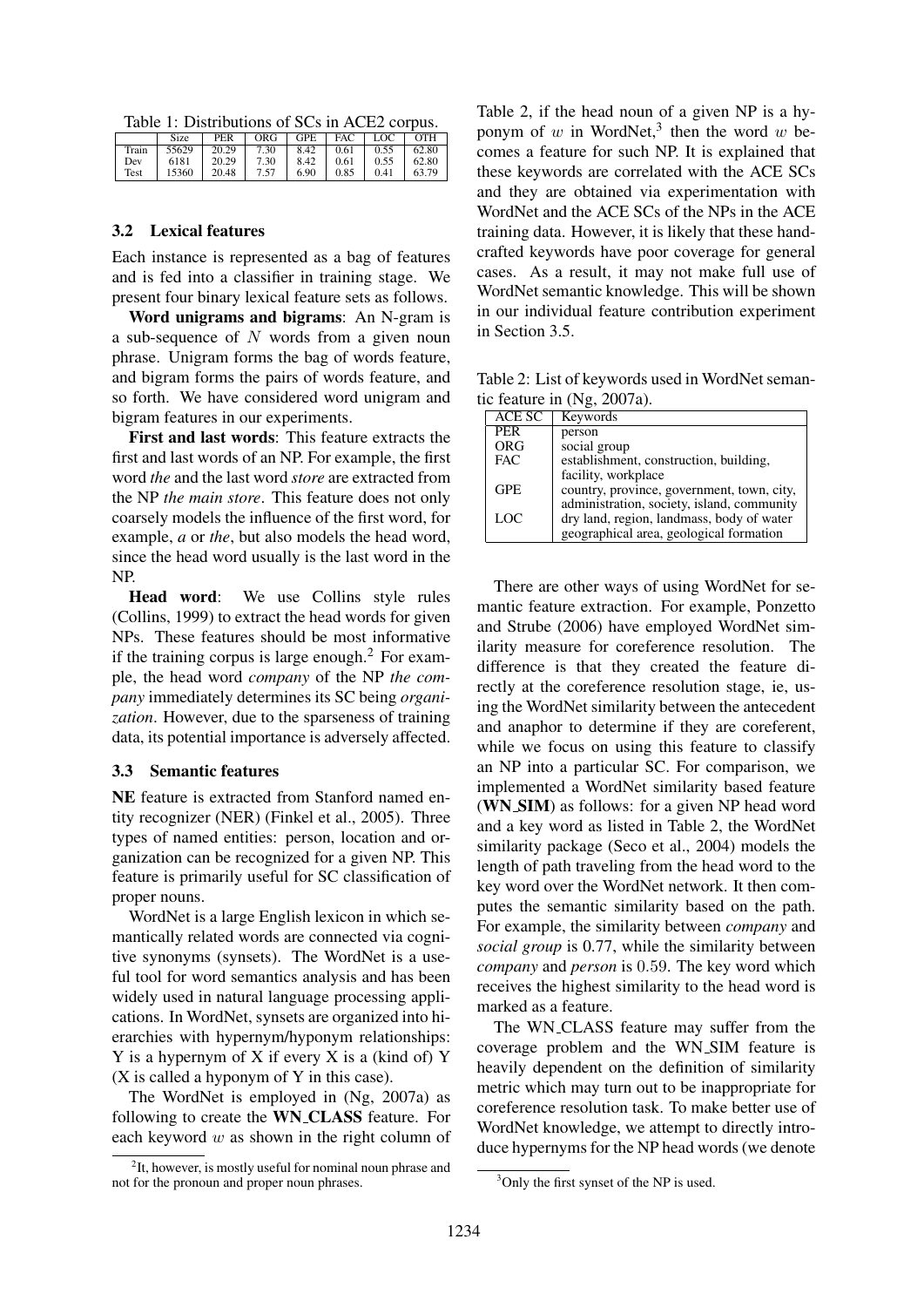it as **WN HYP** feature). The most similar work to ours is (Daumé III and Marcu, 2005), in which two most common synsets from WordNet for *all* words in an NP and their hypernyms are extracted as features. We avoid augmenting the hypernyms for non-head words in the NP to prevent introducing noisy information, which may potentially corrupt the hypernym feature space.

Considering a WordNet hypernym structure as shown in Fig. 1 for the word *company*, its first synset (an institution created to conduct business) has a unique id of 08058098 and can also be represented by a set of description words (company in this case). Its third synset (the state of being with someone) has an id of 13929588 and description words of company, companionship, fellowship, society. Each synset can be extended by its hypernym synsets. For example, the direct hypernym of the first synset is the synset of 08053576 which can be described as institution, establishment. The augmentation of hypernyms for NP head words can introduce useful information, but can also bring noise if the head word or the synset of head word are not correctly identified. For an optimal use of WordNet hypernyms, four questions shall be addressed: 1) how many depths are required to tradeoff the generality (thus more informative) and the specificity (thus less noisy)? 2) which synset of the given word is needed to be augmented? 3) which representation (synset id or synset word) is better? and 4) is it helpful to encode the hypernym depth into the hypernym feature?<sup>4</sup> These four questions provide the guideline to search the optimal use of WordNet. We will design experiments in Section 3.5 to determine the optimal configuration of WN HYP feature.



Figure 1: WordNet hypernym hierarchy for the word *company*.

#### **3.4 Learning algorithm**

Maximum entropy (ME) models (Berger et al., 1996; Manning and Klein, 2003), also known as log-linear and exponential learning models, has been adopted in the SC classification task. Maximum entropy models can integrate features from many heterogeneous information sources for classification. Each feature corresponds to a constraint on the model. Given a training set of  $(C, D)$ , where  $C$  is a set of class labels and  $D$  is a set of feature represented data points, the maximum entropy model attempts to maximize the log likelihood

$$
\log P(C|D,\lambda) = \sum_{(c,d)\in(C,D)} \log \frac{\exp \sum_{i} \lambda_i f_i(c,d)}{\sum_{c'} \exp \sum_{j} \lambda_j f_i(c,d)}
$$
(1)

where  $f_i(c, d)$  are feature indicator functions and  $\lambda_i$  are the parameters to be estimated. We use ME models for both SC classification and mention pair classification.

### **3.5 SC classification evaluation**

We design three experiments to test the accuracy of our classifiers. The first experiment evaluates the individual contribution of different feature sets to SC classification accuracy. In particular, a ME model is trained on the 55,629 training instances using the following feature sets separately: 1) unigram, 2) bigram, 3) first-last word, 4) head word (HW), 5) named entities (NE), 6) HW+WN CLASS, 7) HW+WN SIM, and 8) variants of HW+WN HYP. Note that HW+WN CLASS is the semantic feature used in (Ng, 2007a), HW+WN SIM is the semantic feature using WordNet similarity measure (Seco et al., 2004), and variants of HW+WN HYP are the work proposed in this paper. We combine head word and the semantic features due to the fact that WordNet features are dependent on head words and they could be treated as units. In the second experiment, features are fed into the ME model incrementally until all features have been used.<sup>5</sup> Finally, we perform the feature ablation experiments. That is, we remove one feature at a time from the entire feature set and test the accuracy loss. The SC classification performance is measured by accuracy, i.e., the proportion of the correctly classified instances among all test instances.

**Individual feature contribution** Table 3 shows the SC classification accuracy of all NPs (all) and non-pronoun NPs (non-PN) on the development and test datasets using individual feature

<sup>4</sup> For example, we encode the synset 08053576 as 08053576-1, with the last digit 1 indicating the depth of hypernym with regard to the entry word *company*.

 $5$ The optimal of HW+WN\_HYP configuration is used.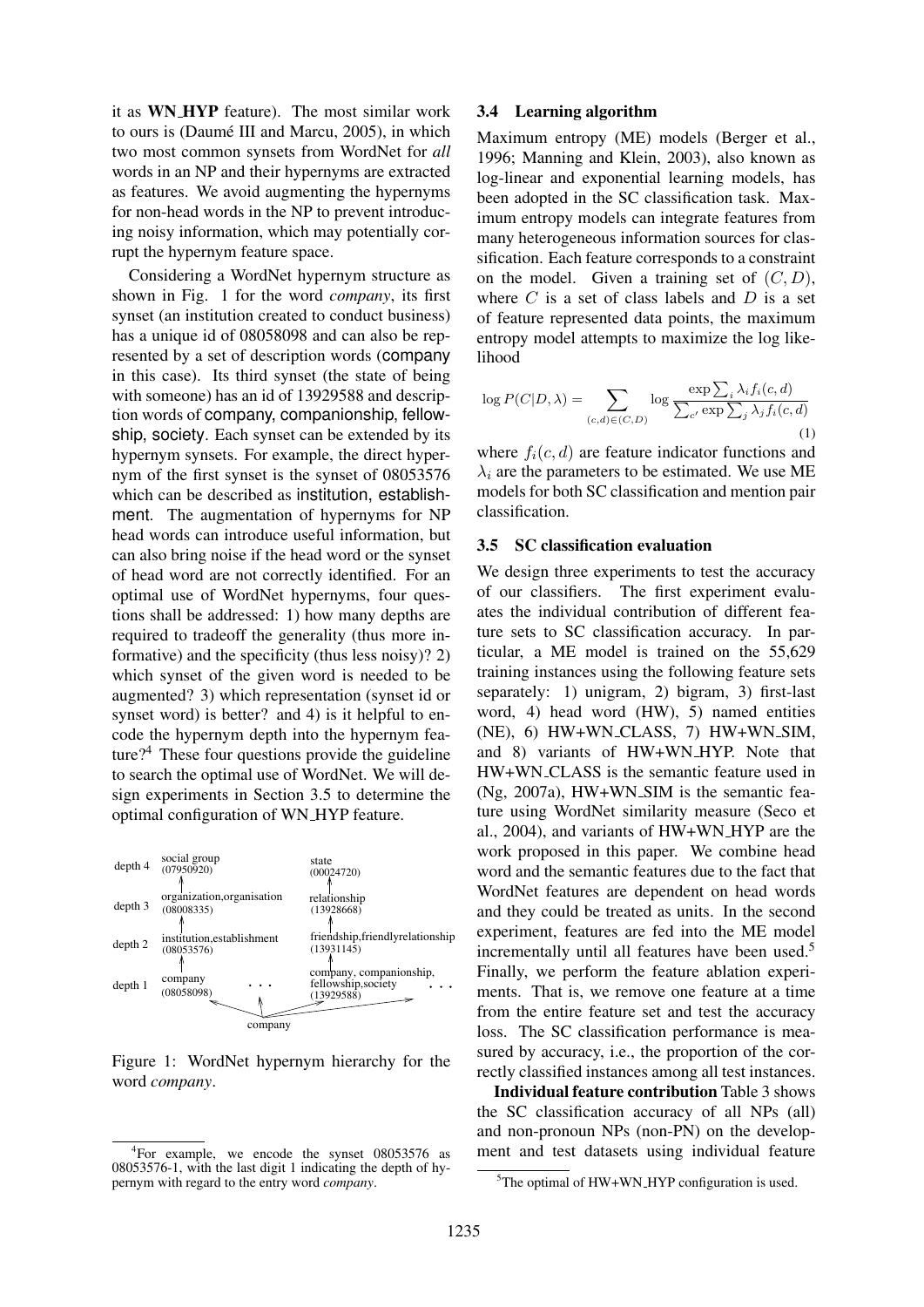sets. Among all the lexical features, unigram fea-

| Table 3: SC classification accuracy of ME using  |  |  |  |  |
|--------------------------------------------------|--|--|--|--|
| individual feature sets for development and test |  |  |  |  |
| ACE2 datasets.                                   |  |  |  |  |

| Feature type        |      | dev      | test |          |  |
|---------------------|------|----------|------|----------|--|
|                     | all  | $non-PN$ | all  | $non-PN$ |  |
| unigram             | 81.3 | 81.6     | 72.4 | 71.9     |  |
| bigram              | 32.5 | 36.4     | 26.3 | 28.4     |  |
| first-last word     | 80.1 | 80.2     | 71.6 | 71.0     |  |
| <b>HW</b>           | 78.2 | 78.0     | 68.3 | 67.1     |  |
| NE                  | 74.0 | 82.8     | 73.1 | 81.9     |  |
| <b>HW+WN_CLASS</b>  | 79.5 | 79.4     | 70.3 | 69.5     |  |
| $HW+WN$ SIM         | 81.2 | 81.4     | 73.8 | 73.6     |  |
| $HW+WN_HYP(1)$      | 82.6 | 83.1     | 74.8 | 74.7     |  |
| $HW+WN_HYP(3)$      | 82.8 | 83.4     | 75.2 | 75.2     |  |
| $HW+WN_HYP(6)$      | 83.1 | 83.7     | 75.6 | 75.7     |  |
| $HW+WN_HYP(9)$      | 83.0 | 83.6     | 75.7 | 75.7     |  |
| $HW+WN_HYP(\infty)$ | 83.1 | 83.7     | 75.8 | 75.9     |  |
| $HW+WN_HYP(6)$      | 82.8 | 83.3     | 75.6 | 75.7     |  |
| word form           |      |          |      |          |  |
| $HW+WN_HYP(6)$      | 82.9 | 83.5     | 75.4 | 75.4     |  |
| depth encoded       |      |          |      |          |  |
| $HW+WN_HYP(6)$      | 83.0 | 83.6     | 76.4 | 76.6     |  |
| first synset        |      |          |      |          |  |
|                     |      |          |      |          |  |

ture performs the best (81.3%) for all NPs over the development dataset. The bigram feature performs poorly due to the sparsity problem: NPs usually consist of one to three words. The first-last word feature effectively models the prefix words (such as *a* and *the*) and the head words and thus obtains a reasonably high accuracy of 80.1%. As mentioned before, the head word feature may suffer from the sparsity and it results in the accuracy of 78.2%. We also list the accuracies for non-pronoun NP SC classification, which are slightly different compared to all NP SC classification except for bigram, in which the accuracy has increased 3.9%.

Although Stanford NER performs well on named entity recognition task, it results in accuracy of 74.0% for all NP SC classification, due to its inability to deal with pronouns such as *he* and common nouns such as *the government*. The removal of pronouns significantly boosts its accuracy to 82.8%. The introduction of semantic feature HW+WN CLASS boosts the performance to 79.5% compared to the head word alone of 78.2%. This conforms to (Ng, 2007a) that only small gain can be achieved using WN CLASS feature. The HW+WN SIM feature outperforms HW+WN CLASS and the accuracy reaches 81.2%. For the variants of HW+WN HYP, we first search the optimal depth. This is performed by using all synsets for NP head word, encoding the feature using synset id (rather than synset word), and no hypernym depth is encoded in the features. We try various depths of

1, 3, 6, 9 and  $\infty$ , with  $\infty$  signifies that no depth constraint is imposed. The optimal depth of 6 is obtained with the accuracy of 83.1% over the development dataset. We then fix the depth of 6 to try using synset word as features, using synset id with depth encoded as features, and using first synset only. The results show that the optimum is to encode the features using hypernym synset id without hypernym depth information and all synsets are considered for hypernym extraction. This is slightly different from the previous finding (Soon et al., 2001; Lin, 1998b) that a coreference resolution system employing only the first WordNet synset performs slightly better than that employing more than one synset.<sup>6</sup> The best result reaches the accuracy of  $83.1\%$ . Although the best semantic feature only outperforms the best lexical feature by 1.8% on the development dataset, its gain in the test dataset is more significant  $(3.2\%$ , from 72.4\% to  $75.6\%$ ).

**Incremental feature contribution** Once we use the training and development datasets to find the optimal configuration of HW+WN HYP semantic feature, we use all lexical features and the optimal HW+WN HYP feature incrementally to train an ME model over the combination of training and development datasets. Table 4 shows the SC classification accuracy of all NPs (all) and non-pronoun NPs (non-PN) on the training+development (we refer it as training hereafter) and test datasets.

Table 4: SC classification accuracy of ME using incremental feature sets for training and test ACE2 datasets.

| Feature type     |      | train    | test |          |  |  |  |  |  |  |
|------------------|------|----------|------|----------|--|--|--|--|--|--|
|                  | all  | $non-PN$ | all  | $non-PN$ |  |  |  |  |  |  |
| HW               | 87.8 | 89.0     | 68.6 | 67.6     |  |  |  |  |  |  |
| $+WN$ HYP        | 87.8 | 89.0     | 75.7 | 75.8     |  |  |  |  |  |  |
| +unigram         | 91.5 | 93.3     | 77.7 | 78.1     |  |  |  |  |  |  |
| +bigram          | 93.1 | 95.2     | 78.7 | 79.2     |  |  |  |  |  |  |
| +first-last word | 93.2 | 95.3     | 78.8 | 79.3     |  |  |  |  |  |  |
| $+NE$            | 93.4 | 95.6     | 83.1 | 84.4     |  |  |  |  |  |  |
| Ng 2007a         |      | 85.0     |      | 83.3     |  |  |  |  |  |  |

Note that the significant higher accuracies in training compared to test are due to the overfitting problem. The interesting evaluation thus remains on the test data. As can be seen, the inclusion of more features results in higher performance. This is more obvious in the test dataset than in the training dataset. The inclusion of the

<sup>&</sup>lt;sup>6</sup>In fact, the accuracy of the test data supports their claims. The accuracy using the first synset compared to using all synsets results in the accuracy increase from 75.6% to 76.4% for all NPs over the test dataset.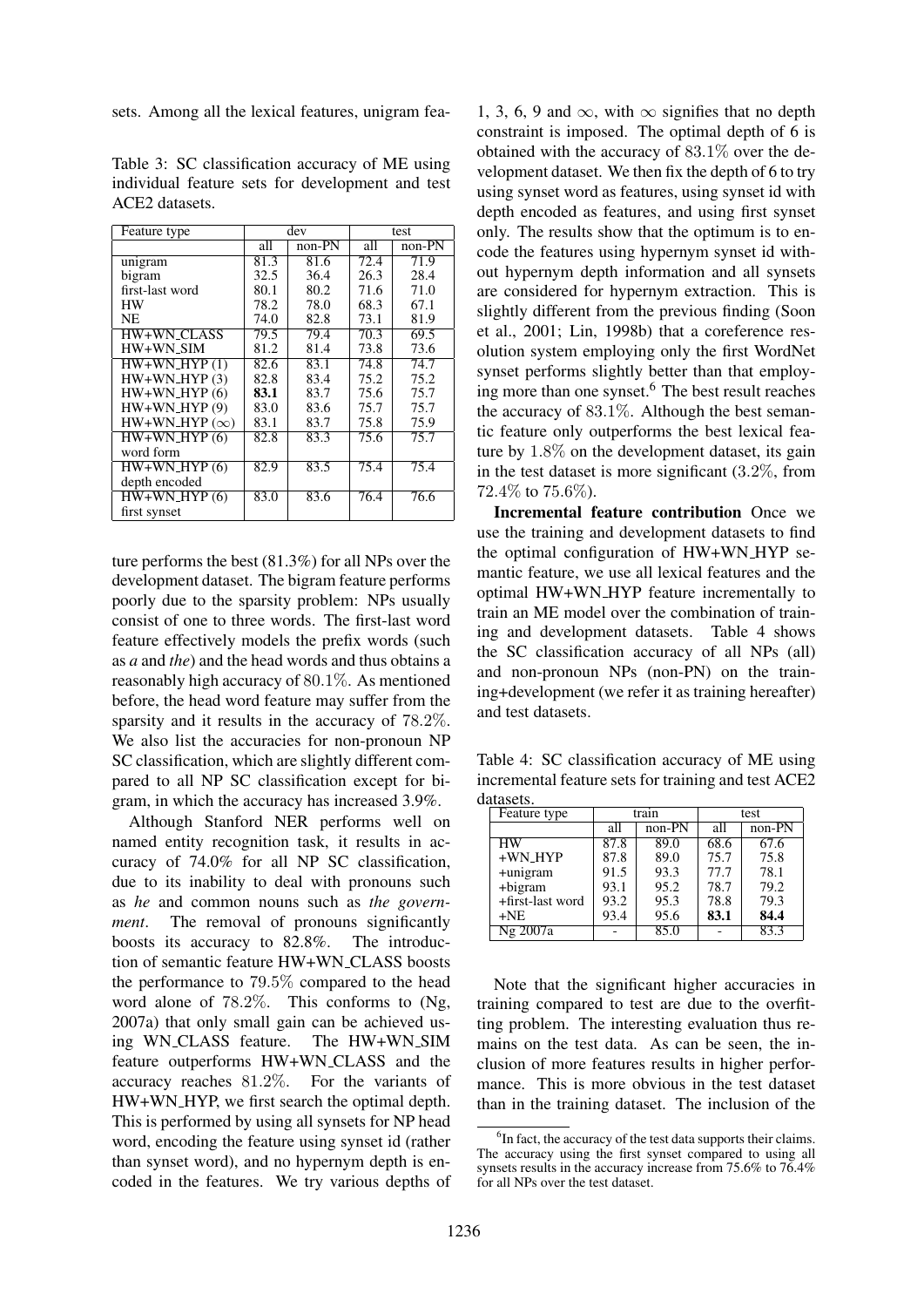optimized WN HYP feature (ie, using all synsets' hypernyms up to 6 depth and with synset id encoding) results in 7.1% increase for all NP SC classification over test data. This shows the effectiveness of the WN HYP features to overcome the sparsity of head word feature. The unigram, bigram and first-last word features offer reasonable accuracy gain, and the final inclusion of NE boosts the overall performance to 83.1% for all NP and 84.4% for non pronoun NPs over test data. This result can be directly compared to the SC classification accuracy as reported in (Ng, 2007a), in which the highest accuracy is 83.3% for non pronoun NPs.<sup>7</sup> The large difference between the highest training accuracies is due to that our classifier is trained directly on the ACE2 training dataset, while their SC classifier was trained on BBN Entity Type Corpus (Weischedel and Brunstein, 2005), which is five times larger than the ACE2 corpus used by us. In addition to WordNet, they have adopted multiple knowledge sources which include BBN's Identi-Finder (this is equivalent to the Stanford NER in our work), BLLIP corpus and Reuters Corpus,<sup>8</sup> and dependency based thesaurus (Lin, 1998a). It is remarkable that our SC classifier can achieve even higher accuracy only using WordNet hypernym and NE features. It is worth noting that the small accuracy gain is indeed hard to achieve considering that the test data size is large (15360).

**Feature ablation experiment** We now perform the feature ablation experiments to further determine the importance of individual features. We remove one feature at a time from the entire feature set. Table 5 shows the SC classification accuracy of all NPs (all) and non-pronoun NPs (non-PN) on the training and test datasets respectively.

Table 5: SC classification accuracy of ME by removing one feature at a time for training and test ACE2 datasets.

| Feature type     |      | train    |      | test     |  |  |  |  |  |  |
|------------------|------|----------|------|----------|--|--|--|--|--|--|
|                  | all  | $non-PN$ | all  | $non-PN$ |  |  |  |  |  |  |
| overall          | 93.4 | 95.6     | 83.1 | 84.4     |  |  |  |  |  |  |
| -HW              | 93.4 | 95.5     | 82.9 | 84.2     |  |  |  |  |  |  |
| -WN HYP          | 93.4 | 95.5     | 82.6 | 83.8     |  |  |  |  |  |  |
| -HW+WN_HYP       | 93.4 | 95.5     | 82.3 | 83.5     |  |  |  |  |  |  |
| -unigram         | 93.4 | 95.5     | 82.9 | 84.2     |  |  |  |  |  |  |
| -bigram          | 92.5 | 94.5     | 82.7 | 84.0     |  |  |  |  |  |  |
| -first-last word | 93.4 | 95.5     | 82.9 | 84.1     |  |  |  |  |  |  |
| $-NE$            | 93.2 | 95.3     | 78.8 | 79.3     |  |  |  |  |  |  |
|                  |      |          |      |          |  |  |  |  |  |  |

Again, the significant higher accuracies in training compared to test are due to overfitting. The removal of NE feature results in the largest accuracy loss of 4.3% (from 83.1% to 78.8%) for all nouns on test data. It follows WN HYP (0.5% loss) and the bigram  $(0.4\%)$ . If we treat  $HW+WN$  HYP as one feature, the removal of it results in accuracy loss of 0.8% for all nouns on test data. The unigram, first-last word and head word each results in the loss of 0.2%. The reason that the removal of NE results in a much significant loss is due to the fact that the NE feature is quite different from other features. Its strength is to distinguish SCs for proper names, while other features are more similar (their targets are common nouns). The proposed use of HW+WN HYP can bring 0.8% gain on top of other features, higher than other informative lexical features including unigram and firstlast word.

### **3.6 Error analysis**

A closer look at the errors produced by our SC classifier reveals that the second probable label is very likely to be the actual labels if the first probable one is wrong. In fact, if we allow the classifier to predict two most probable labels and the classification is judged to be true if the actual label is one of the two predictions, then the classification accuracy increases from 83.1% to 96.4%. This is because that the same noun phrases are sometimes annotated with one of the five explicitly annotated classes while sometimes are not annotated at all (thus falling into the other SC). Again for the example of *people*. It is annotated as *person* SC 20 times and is not annotated at all 21 times. Given the same feature set for this instance, the best the classifier can do is to classify it to *other* semantic class. To address this annotation inconsistency issue, we relax the SC agreement feature from the strict match in designing coreference resolution features. For example, if the first probable SC of an NP matches the second probable SC of another NP, we still give some partial match credit.

# **4 Application to Coreference Resolution**

We can now incorporate the NP SC classifier into our ME based coreference resolution system. This section examines how our WordNet hypernym features help improve the coreference resolution performance.

### **4.1 Experimental setup**

We use the ACE-2 (version 1.0) coreference corpus. Each raw text in this corpus was preprocessed automatically by a pipeline of NLP components, including sentence boundary detection,

 $^7$ All NP accuracy was not reported as they excluded the pronouns in creating their training and test data.

<sup>&</sup>lt;sup>8</sup>They use these corpus to extract patterns to induce SC of common nouns.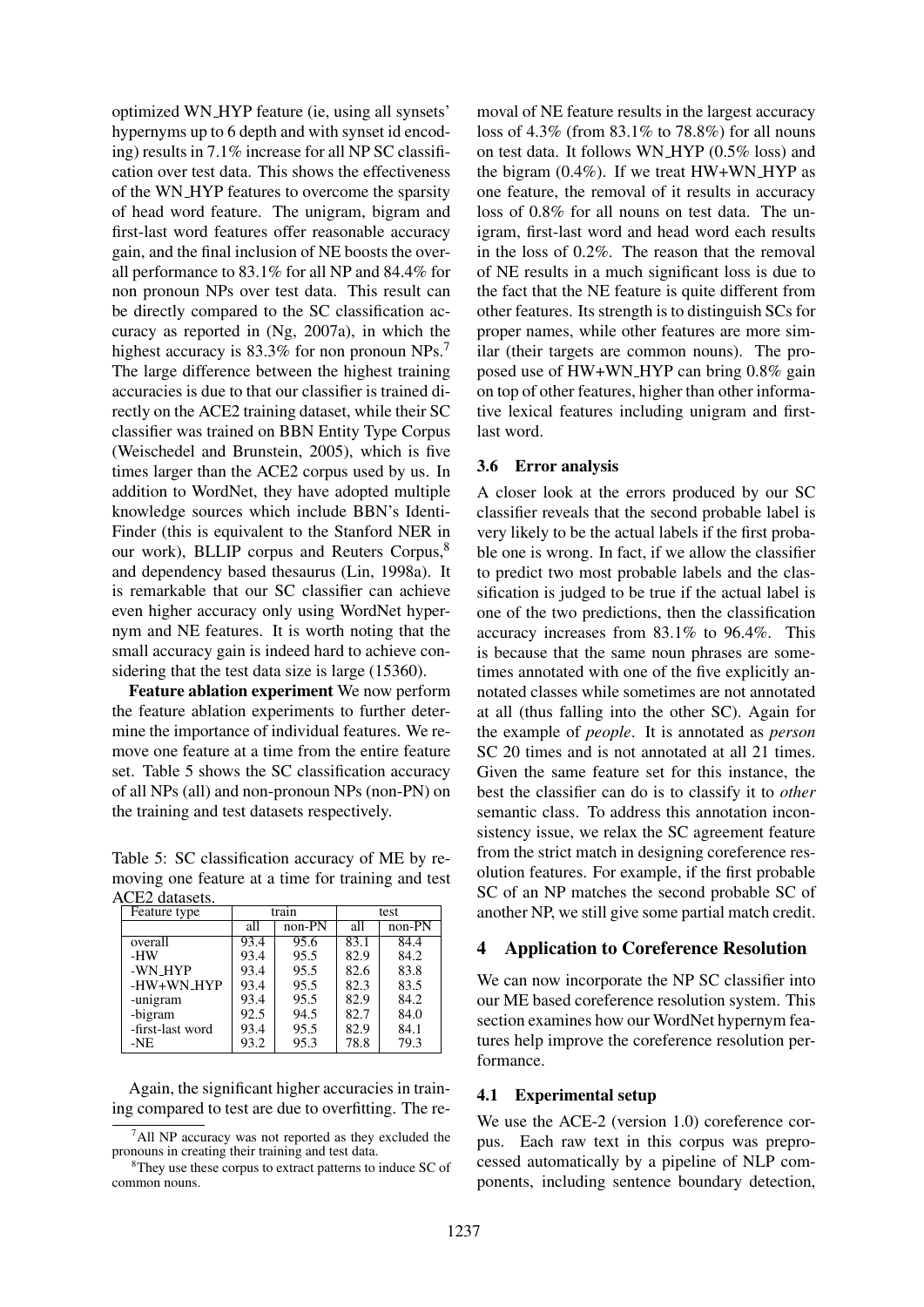POS-tagging and text chunking. The statistics of corpus and mention extraction are shown in Table 6, where g-mention is the automatically extracted mentions which contain the annotated (gold) mentions. The recalls of gold mentions are 95.88% and 95.93% for training and test data respectively.

Table 6: Statistics for corpus and extracted mentions.

|       | text# | mention# | g-mention# | gold# | recall(%) |
|-------|-------|----------|------------|-------|-----------|
| train | ₩∠∠   | 61810    | 2990ء      | 23977 | 95.88     |
| test  | 97    | 15360    | 5561       | 5797  | 95.93     |

Our coreference system uses Maximum Entropy model to determine whether two NPs are coreferent. As in (Soon et al., 2001; Ponzetto and Strube, 2006), we generate training instances as follows: a positive instance is created for each anaphoric NP,  $NP_i$ , and its closest antecedent,  $NP_i$ ; and a negative instance is created for  $NP_j$ paired with each of the intervening NPs,  $NP_{i+1}$ ,  $NP_{i+2}$ , ...,  $NP_{i-1}$ . Each instance is represented by syntactic or semantic features described as follows. All training data are used to train a maximum entropy model. In the test stage,we select the closest preceding NP that is classified as coreferent with  $NP_i$  as the antecedent of  $NP_i$ . If no such NP exists, no antecedent is selected for  $NP_i$ .

Unlike other natural language processing tasks such as information extraction which have de facto evaluation metrics, it is an open question which evaluation is the most suitable one. The evaluation becomes more complicated when automatically extracted mentions (in contrast to the gold mentions) are used. To facilitate the comparison with previous work, we report performance using two different scoring metrics: the commonlyused MUC scorer (Vilain et al., 1995) and the *accuracy* of the anaphoric references (Ponzetto and Strube, 2006). An anaphoric reference is correctly resolved if it and its closest antecedent are in the same coreference chain in the resulting partition.

# **4.2 Baseline features**

We briefly review the baseline features used in this paper as follows. More detailed information and implementations can be found at (Soon et al., 2001; Versley et al., 2008). For example, the ALIAS feature takes values of true or false. The value of true means that the antecedent and the anaphor refer to the same entity (date, person, organization or location). The ALIAS feature detection works differently depending on the named entity type. For date, the day, month, and year values are extracted and compared. For person, the last words of the noun phrases are compared. For organization names, the alias detection checks for acronym match such as *IBM* and *International Business Machines Corp*.

**Lexical features** STRING MATCH: true if  $NP_i$  and  $NP_j$  have the same spelling after removing article and demonstrative pronouns, false otherwise. ALIAS: true if  $NP_j$  is the alias of  $NP_i$ .

**Grammatical features** I PRONOUN: true if  $NP_i$  is a pronoun; J\_PRONOUN: true if  $NP_j$ is pronoun; J\_REFL\_PRONOUN: true if  $NP_i$  is reflexive pronoun; J\_PERS\_PRONOUN: true if  $NP_i$  is personal pronoun; J\_POSS\_PRONOUN: true if  $NP_i$  is possessive pronoun; J\_PN: true if  $NP_j$  is proper noun; J\_DEF: true if  $NP_j$ starts with *the*; J\_DEM: true if  $NP_i$  starts with *this*, *that*, *these* or *those*; J DEM NOMINAL: true if  $NP_i$  is a demonstrative nominal noun; J\_DEM\_PRONOUN: true if  $NP<sub>j</sub>$  is a demonstrative pronoun; PROPER NAME: true if both  $NP_i$ and  $NP_i$  are proper names; NUMBER: true if  $NP_i$  and  $NP_j$  agree in number; GENDER: true if  $NP_i$  and  $NP_j$  agree in gender; APPOSITIVE: true if  $NP_i$  and  $NP_j$  are appositions.

**Distance feature** DISTANCE: how many sentences  $NP_i$  and  $NP_j$  are apart.

**Semantic feature** SEMCLASS: This feature is implemented from (Soon et al., 2001). Its possible values are true, false, or unknown. First the following semantic classes are defined: *female*, *male*, *person*, *organization*, *location*, *date*, *time*, *money*, *percent*, and *object*. Each of these defined semantic classes is then mapped to a WordNet synset. Then the semantic class determination module determines the semantic class for every NP as the first synset of the head noun of the NP. If such synset is a hyponym of defined semantic class, then such semantic class is assigned to the NP. Otherwise, *unknown* class is assigned. Finally, the agreement of semantic classes of  $NP_i$  and  $NP_j$  is unknown if either assigned class is *unknown*; true if their assigned class are the same, false otherwise. Notice that the WordNet use in (Ng, 2007a) and this feature apply in the same principle except that 1) the former is used in SC classification while the latter is used directly for coreference resolution, and 2) they have different semantic class categories.

# **4.3 Proposed WordNet agreement features**

For each instance which consists of  $NP_i$  and  $NP_j$ , we apply our SC classifier to label them, say  $l_i$  and  $l_i$  respectively. We then use these two induced la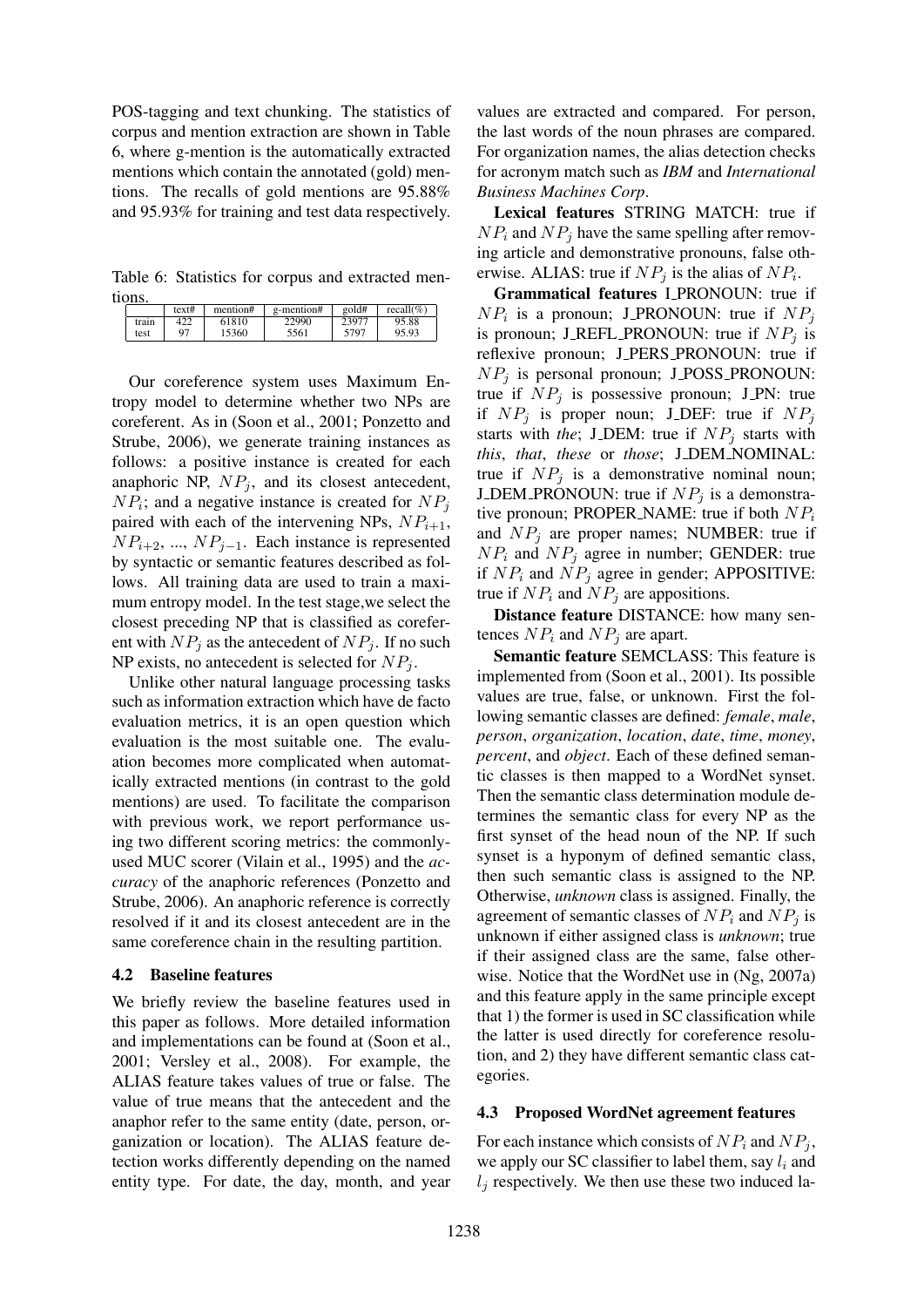bels to propose the SC agreement feature for  $NP_i$ and  $NP_i$ . In particular, SC\_STRICT is true if  $l_i$ and  $l_i$  are the same and they are not of other type, false otherwise; SC\_COARSE is true if both  $l_i$  and  $l_j$  are not of other type; In addition, we propose two other SC agreement features to cope with the SC classification errors. SC RELAX1 is true if the first probable of  $NP_i$ ,  $l_{i1}$ , is not other type and is the same as the second probable of  $N_i$ ,  $l_{i2}$ , or vice visa. SC RELAX2 is true if the second probable of  $NP_i$ ,  $l_{i2}$ , is not other type and is the same as the second probable label of  $NP_i$ ,  $l_{i2}$ . The purpose in using SC RELAX1 and SC RELAX2 features is to relax the strict SC agreement feature in the hope that partial SC match is useful for coreference resolution.

# **4.4 Coreference results**

Table 7 shows the MUC score for ACE2 corpus and its three partitions: bnews, npaper, and nwire using baseline and the proposed semantic features. It also shows the accuracy of resolving anaphors for all nouns in ACE2 corpus. SC STRICT is the configuration that uses the baseline features with the SEMCLASS (Soon et al., 2001) replaced by SC STRICT, and SC COARSE, SC RELAX1, and SC RELAX2 are incrementally included into the SC STRICT feature set.

As can be seen, the SC STRICT significantly boosts the performance: it improves the MUC F score and anaphor accuracy of baseline from 57.7% to 65.7% and 37.7% to 46.3% respectively. It is remarkable that the new use of WordNet can obtain such significant gain in both MUC score and anaphor accuracy. The large improvement of the precision from 58.1% to 73.3% for all NPs shows that the SC STRICT feature can effectively filter out the semantic incompatible pairs of antecedents and anaphors. In accordance with our hypothesis, the relaxation of strict SC agreement by including SC COARSE, SC RELAX1 and SC RELAX2 help improve the performance further, which is reflected by both MUC score and anaphor accuracy. For example, compared to the baseline, the use of all proposed four SC agreement features results in the maximal accuracy gain of 9.7% (from 37.7% to 47.4%) and the use of SC STRICT, SC COARSE, and SC RELAX1 results in the maximal MUC score gain of 10.4% (from 57.7% to 68.1%).

Our best MUC score is 68.1% which outperforms the MUC score of 64.6% as reported in (Ng, 2007a) by 3.5%, while our best accuracy of anaphor is 47.4%, which is 4.1% less than the accuracy of 51.5% in (Ng, 2007a). Note that, unlike (Ng, 2007a) which performed extensive experiments using different machine learning algorithms, alternative use of features (either constraint or normal features), and heterogeneous knowledge sources, this paper simply uses one learning classifier (ME model) and only employs WordNet and Stanford NER semantic sources.

The different MUC and accuracy scores reflect the non-trivial cases of evaluating coreference systems. While we leave out the discussion of which evaluation is more appropriate, we focus on showing that the proposed SC classifier can bring significant boost from the baseline using both MUC and accuracy metrics.

# **5 Conclusion**

We have showed that the traditional use of Word-Net in coreference resolution may not effectively exploit the WordNet semantic knowledge. We proposed new ways to extract WordNet feature. This feature, along with other features such as named entity feature, can be used to build an accurate *semantic class* (SC) classifier. In addition, we analyzed the classification errors of the SC classifier and relaxed SC agreement features to cope with part of the classification errors. The proposed accurate SC classifier and the relaxation of SC agreement features can boost our baseline coreference resolution system by 10.4% and 9.7% using MUC score and anaphor accuracy respectively.

# **Acknowledgments**

We wish to thank Yannick Versley for his support with BART coreference resolution system and the three anonymous reviewers for their invaluable comments. This research was supported by British Telecom grant CT1080028046 and BISC Program of UC Berkeley.

# **References**

- A. L. Berger, S. A. D. Pietra, and V. J. D. Pietra 1996. A maximum entropy approach to natural language processing. *Computational Linguistics*, 22(1):39– 71.
- M. Collins 1999. Head-driven statistical models for natural language parsing. *PhD thesis*, University of Pennsylvania.
- H. Daumé III and D. Marcu. 2005. A large-scale exploration of effective global features for a joint entity detection and tracking model. In *Proc. of HLT/EMNLP*, pages 97-104.